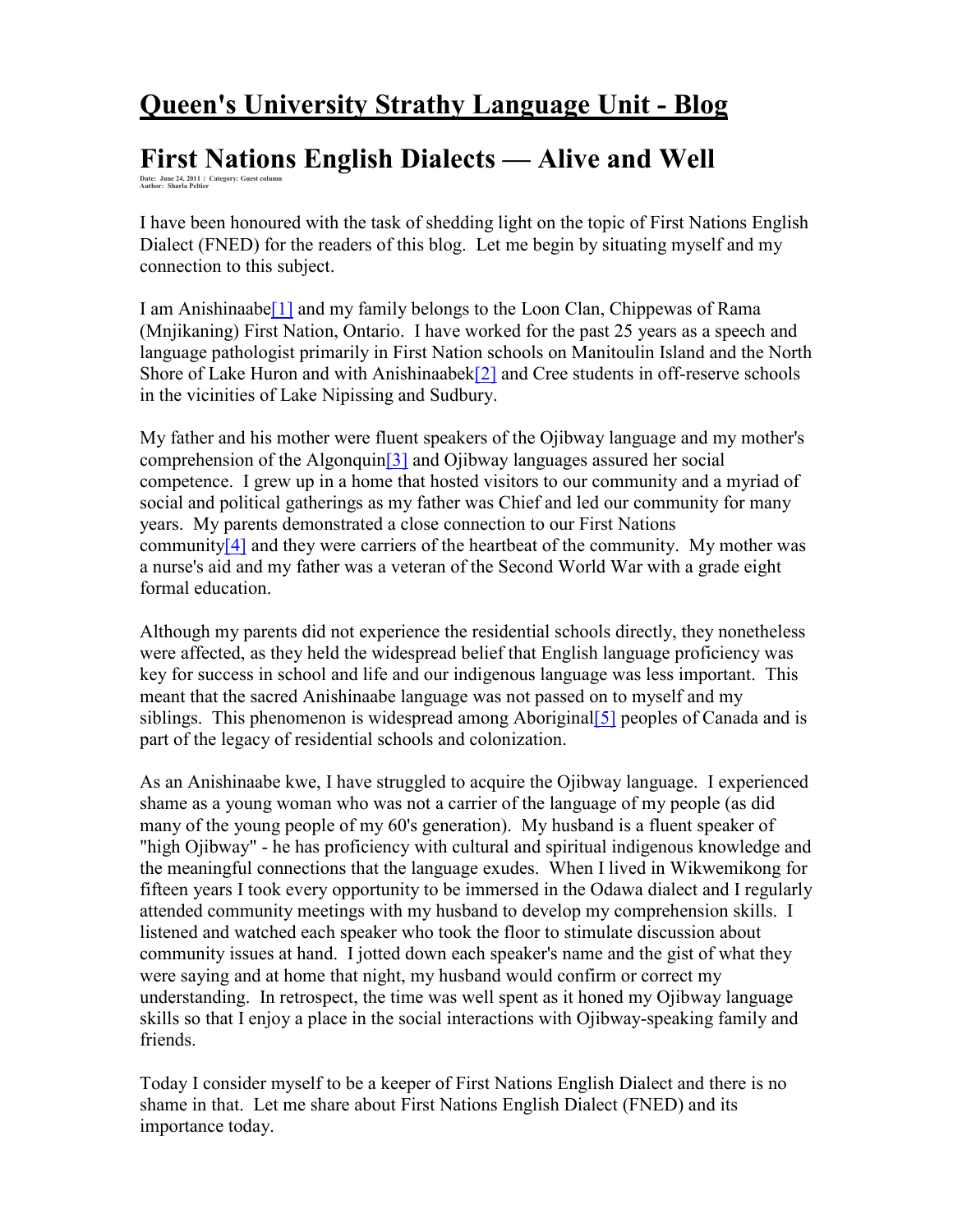#### **What is First Nations English Dialect?**

Aboriginal English dialects developed from contact between an ancestral language and English, in geographically isolated communities with infrequent interactions with Standard English speakers. The first varieties of non-standard English dialects (pidgins) developed as a contact language when Aboriginal people began utilizing English without formal instruction and applied rules and patterns of their ancestral languages (Ball, Bernhardt & Deby, 2006). As new generations spoke the pidgins as their first language, creoles developed where language patterns became more consistent and regular. Over generations and with continued contact with English speakers, these creoles became increasingly similar to Standard English.

Aboriginal[6] people in Canada and the United States have experienced colonization which has included overt governmental policies aimed at assimilation and eradication of Aboriginal people and their languages. The residential school era from 1892 to 1996 in Canada meant forced removal of Aboriginal children from their homes resulting in negative residential school legacy effects for generations of Aboriginal people. In these schools, children from different Aboriginal language and cultural backgrounds were grouped together. Children were penalized for speaking their native languages. In this way, the residential school system may have inadvertently served to consolidate Aboriginal English dialects.

In current times, FNEDs are evident not only among Aboriginal people who speak their ancestral language, but also people who no longer speak their ancestral tongue. Sadly, many of our ancestral languages are being lost at an alarming rate. This highlights FNEDs as important remnants to our sacred languages.

It is through Aboriginal languages and our tradition of orality that the Aboriginal worldview is expressed. FNED is often evident in the home and community talk of Aboriginal people whether they reside on a First Nation territory or in a rural or urban setting. Regional varieties of FNED share common linguistic features (pronunciation, grammar and vocabulary) and discourse and pragmatic rules. When Aboriginal people communicate within their specific cultural community, they use First Nation English dialect. Each community has a unique, nonstandard, variety of English that holds a central place in social discourse and is key to supporting the individual's identity and ties to a distinct Aboriginal community. Aboriginal people themselves can usually tell where an individual comes from when they hear the First Nations English dialect.

An interesting aspect of FNED discourse includes exclamations to express emotional reaction or inquisitive response to the communicative exchange. In my First Nation community in southern Ontario we commonly say, "ii saa" to denote distaste, or "urh" to express disapproval. The common expression for distaste in Wikwemikong, Manitoulin Island, for example is "zaay" and FNED speakers say "wii shih" when hearing something incredulous. In the Nipissing First Nation locale in northeastern Ontario "bwaa chug" is used as a reaction to something incredulous. FNED speakers in M'Chigeeng, Manitoulin Island show interest in their communicative partner's story with the question "miina?" while in southern Ontario's Walpole Island First Nation community "izit?" is used.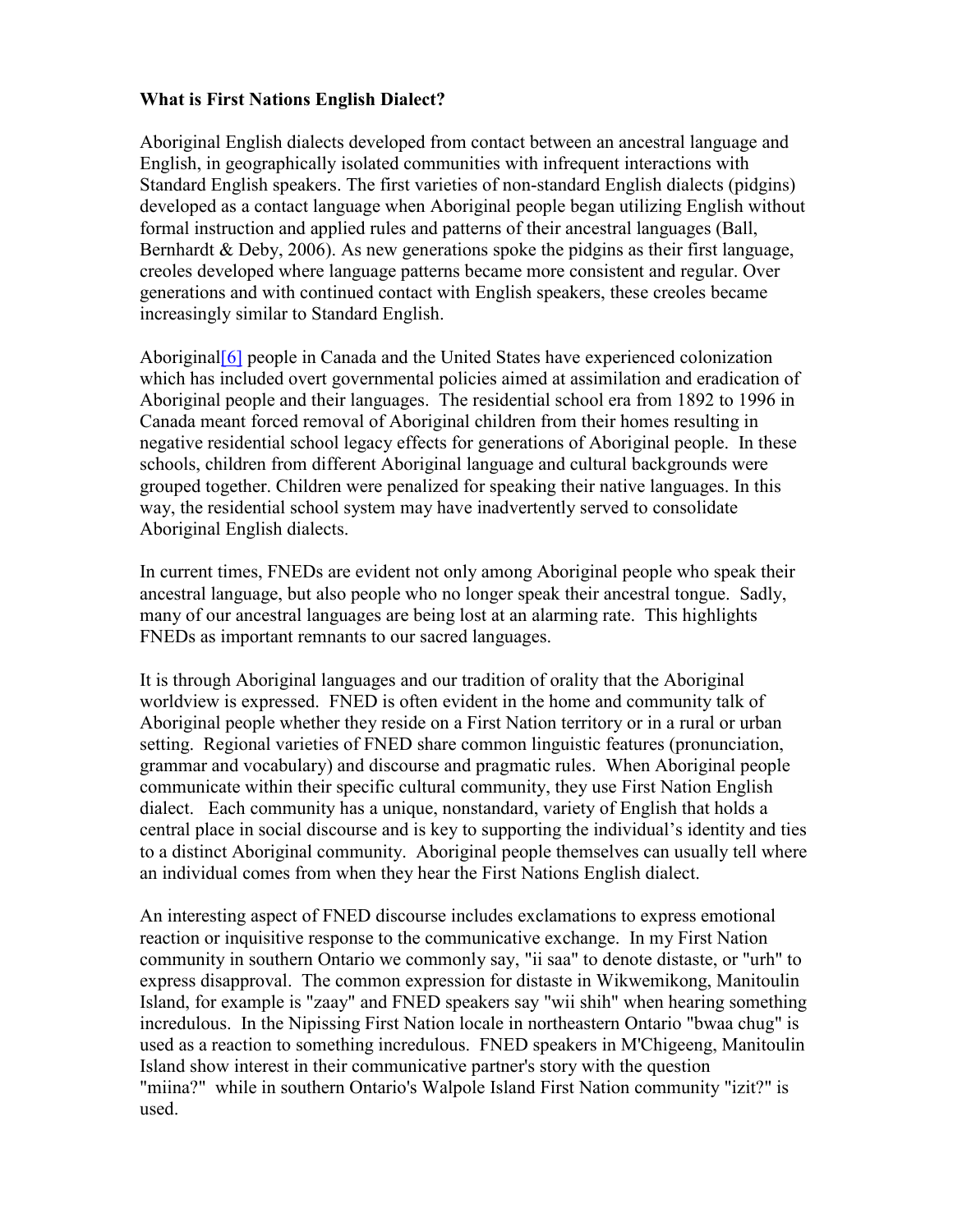A number of scholars in the fields of linguistics and education have documented Canadian Indigenous[7] English and American Indian English which are as diverse as the Aboriginal peoples of North America (Mulder 1982, Heit & Blair 1993, Darnell 1993, Leap 1993). In Canada, linguistic ethnographic studies (Speilman 1986, 1998, Valentine, 1995) have examined the culture-specific ways of thinking and interacting among Ojibway language users. Information about different speaking styles, functions of language, dialects, components of phonetics, phonology, morphology and syntax, and discourse are brought forward.

#### **Educational Implications**

There is a paucity of relevant research in Canada and currently, researchers in the fields of linguistics, education, psychology, and speech language pathology are working to contribute knowledge about what is referred to as FNED. (Bernhardt, Ball & Deby, 2007, Ball & Bernhardt, 2008, Peltier 2009, 2010). This phenomenon has relatively recently come to light and educational implications for First Nation language and literacy learning are currently being explored.

The use of standard English pronunciation, grammar, and discourse rules is critical for school and professional success. Historically, students who use FNED have been stigmatized and misunderstood as learners within the educational system. Young Aboriginal children are socialized to use First Nation English speech and language and discourse patterns within the context of home and community before they enter school. In school, their communication has been judged to be delayed or deficient by teachers and specialists such as speech and language pathologists, resulting in overidentification of Aboriginal students in special education programs. Increased understanding and acknowledgement of FNED in the schools now supports bi-dialectal curricula with teaching about cultural and linguistic diversity, encouragement of "code switching" and the acquisition of standard English as a second dialect, and the important maintenance of the students' FNED and ancestral language (Cummins, et. al 2006, Ontario Ministry of Education 2007, Fadden & LaFrance 2010, Sterzukk 2010, Wawrykow 2011, Peltier 2010, 2011).

#### **Bi-dialectal English Skills Creates Semantic and Pragmatic Bridges**

My personal and professional life experiences with FNED have shown me that FNEDs are alive and well in the Aboriginal community and are an important part of our language retention, especially in light of the language-loss situation that affects every First Nation community today. FNED is an important link to my community of origin which is foundational to my integrity as an Anishinaabe kwe. I do believe that many Aboriginal people, myself included, live in two worlds, and it is important to be able to code-switch in order to function at our best whether at work in the mainstream society or within the First Nation community where we have been socialized and where we feel belonging. As a bi-dialectal English language user, I have a wonderful ability to code-switch according to the communicative context in which I find myself, utilizing semantic and pragmatic bridges.

Many First Nations people like me have left their community to gain a formal education. Professional opportunities and assimilative processes of society erode our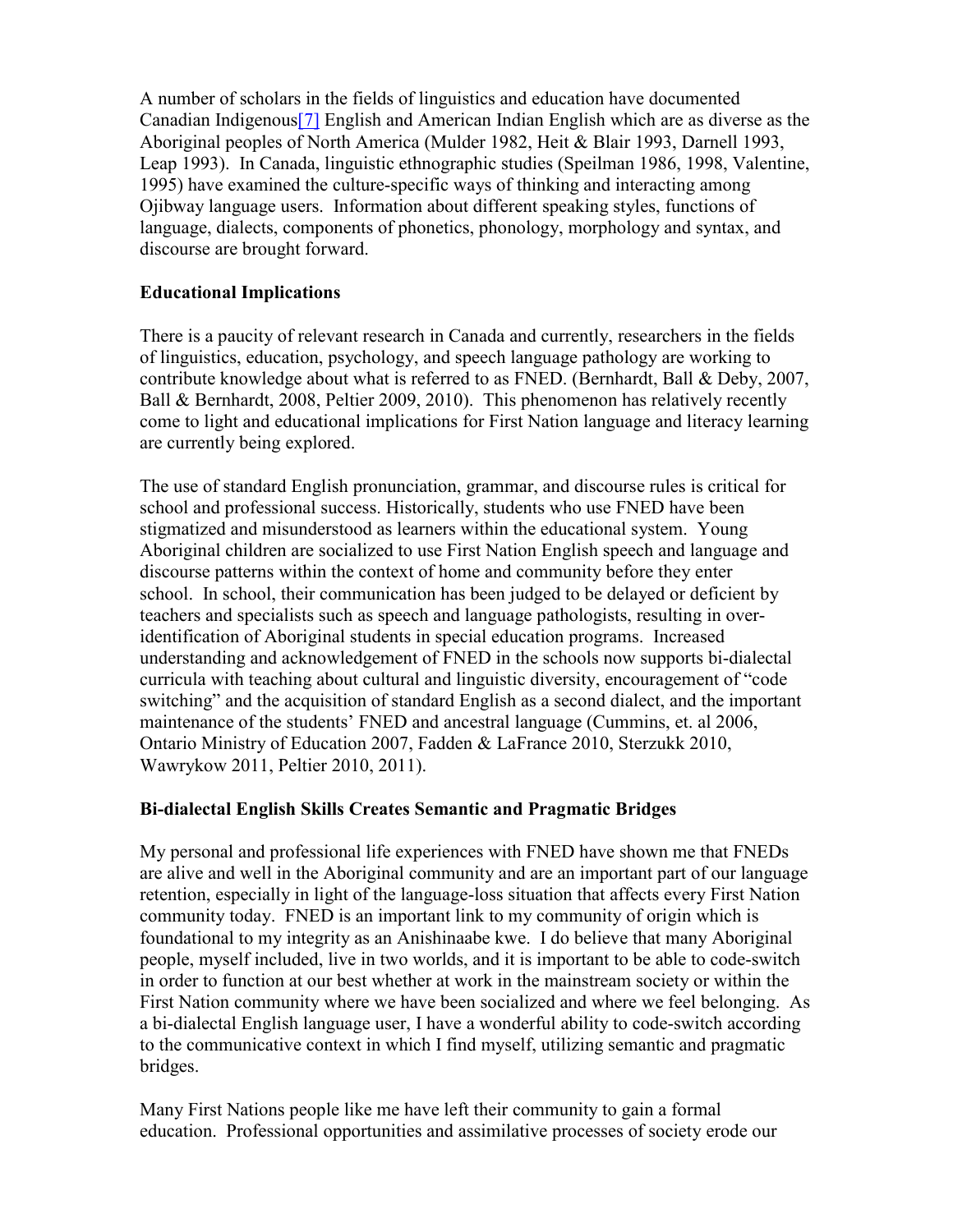fundamentally important link to the land and our people as we settle and work offreserve. I cherish and honour my FNED as a crucial communicative mode for instant recognition and reconnection to my relatives and place of origin.

**Sharla Peltier** is an Aboriginal speech and language pathologist. She is from the Chippewas of Rama First Nation, Ontario and is a member of the Loon Clan. Sharla has worked exclusively with First Nations for many years and is currently employed by the Rainbow District School Board in the First Nation Metis and Inuit Program. She is cognizant of First Nations cultural and linguistic differences and advocates for consideration and understanding of home and community factors in evaluation and intervention aspects of professional practice. Sharla is a graduate of the Master of Education program at Nipissing University. One of her recent program of research illustrated the pragmatics of First Nations storytelling through an investigation of the oral tradition with Anishinabek children and Elders. She has presented at national and international conferences and delivered numerous workshops for professionals and community practitioners working with Aboriginal children, families and communities.

#### **References**

Ball, J., & Bernhardt, B.M. (2008). First Nations English dialects in Canada: Implications for speech-language pathology.*Clinical Linguistics & Phonetics*, August 2008, 22 (8), 570-588.

Ball, J., Bernhardt, B., Deby, J., & Bernhardt, B. (2006). Project Proceedings from University of British Columbia: School of Audiology and Speech Sciences/ University of Victoria: School of Child and Youth Care: Exploring First Nations English dialects and implications for policy and practice.

Bernhardt, B.M.H., Ball, J., & Deby, J. (2007) Cross-Cultural interaction and children's speech acquisition. In S. McLeod (Ed.), *The International Guide to Speech Acquisition*, (pp. 101-113). New York: Thomson Delmar Learning.

Cummins, J., Bismilla, V., Chow, P., Cohen, S., Giampapa, F., Leoni, L., Sandhu, P., & Sastri, P. (2006). ELL students speak for themselves: Identity texts and literacy engagement in Multilingual classrooms. Retrieved on November 19, 2008 fromhttp://www.curriculum.org/secretariat/files/ELLidentityTexts.pdf.

Darnell, R. (1993). Functions of English in Southwestern Ontario Native Discourse: The Basis in Traditional Language Maintenance and Revival. In *Papers of the Twenty-Fourth Algonquian Conference*. (pp. 81-96) Ottawa: Carleton University.

Epstein, R. I., & Xu, L. X. J. (2003). *Roots and Wings: Teaching English as a Second Dialect to Aboriginal Students, A Review of the Literature*. Saskatoon: University of Saskatchewan.

Fadden, L., & LaFrance, J. (2010). Advancing Aboriginal English. *Canadian Journal of Native Education*. 32(Supplement), 143-153.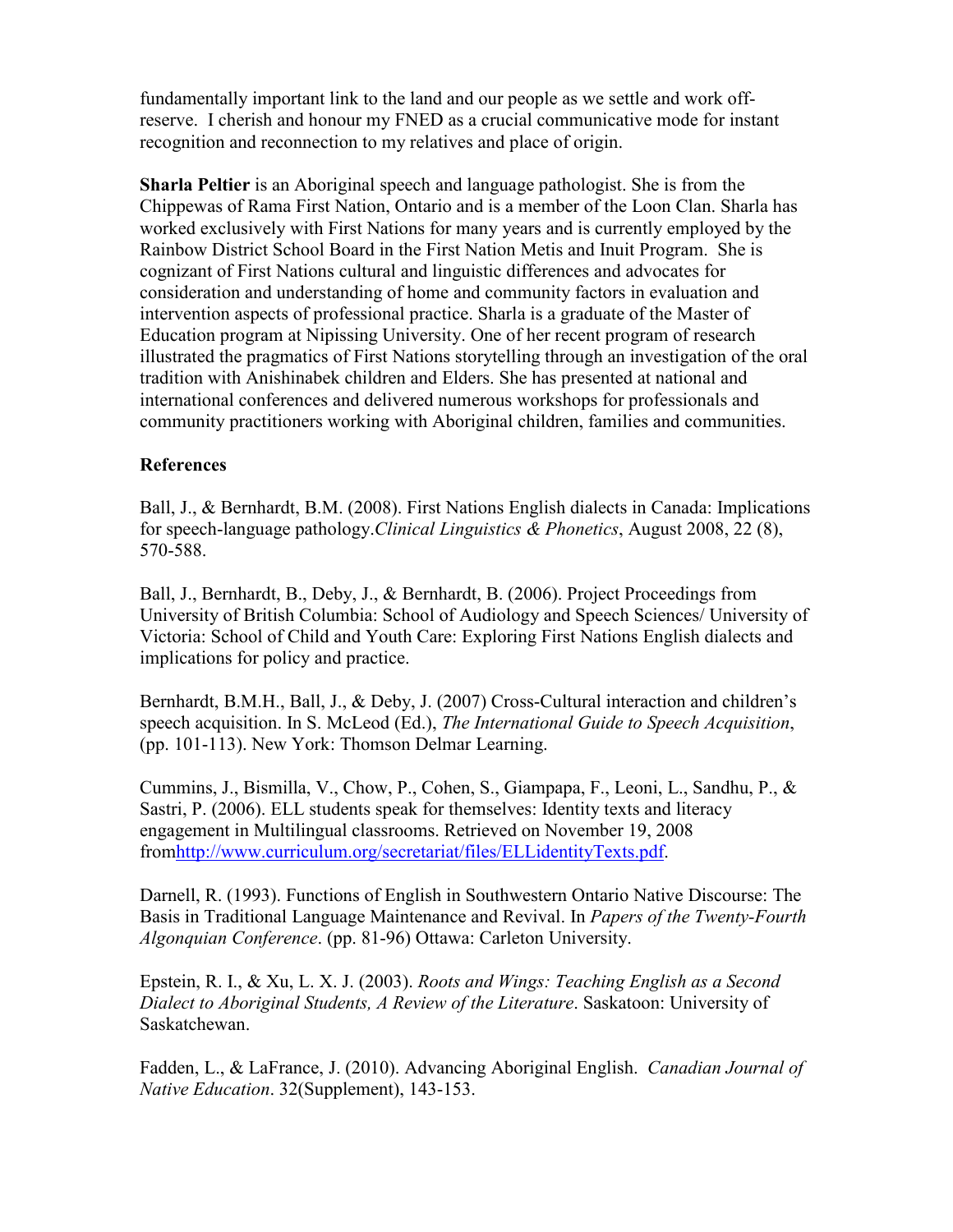Heit, M., & Blair, H. (1993). Language needs and characteristics of Saskatchewan Indian and Metis students: Implications for educators. In *Aboriginal Languages and Education: the Canadian Experience*. (pp. 103-128). Oakville, ON: Mosaic.

Leap, W. (1993). *American Indian English*. Salt Lake City: University of Utah Press.

Mulder, J. (1982). The Tsimshian English Dialect: The result of language interference. In *Essays in Native American English – Papers in Southwest English*, 9 (pp. 95-112) San Antonio, Texas: Trinity University.

Nevins, M. E. (2004). Learning to listen: Confronting two meanings of language loss in the contemporary White Mountain Apache speech community. *Journal of Linguistic Anthropology*, 14(2), 269-288.

Ontario Ministry of Education (2007). English Language Learners – ESL and ELD Programs and Services: Policies and Procedures for Ontario Elementary and Secondary Schools, Kindergarten to Grade 12, 2007. Available at:http://www.edu.gov.on.ca/eng/document/esleldprograms/esleldprograms.pdf.

Peltier, S. (2009). First Nations English dialect in young children: Assessment issues and supportive interventions,*CLLRNet Literacy Encyclopedia*. Retrieved April 16, 2009 from http://www.literacyencyclopedia.ca.

Peltier, S. (2010). Facilitating Language and Literacy Learning For Students With Aboriginal English Dialects. *Canadian Journal of Native Education, Aboriginal Englishes and Education Supplement* (32, 114-142).

Peltier, S. (2011). Providing Culturally Sensitive and Linguistically Appropriate Services: An Insider Construct. *Canadian Journal of Speech-Language Pathology and Audiology* (35, 2, Summer 2011, 126-134) Available at:http://www.caslpa.ca/english/resources/database/files/2011\_CJSLPA\_Vol\_35/No\_02\_ 103-213/Peltier\_CJSLPA\_2011.pdf.

Spielmann, R. (1986). Requesting and rejecting in Algonquin: Notes on a conversation. In W. Cowan (Ed.), *Actes du 17me Congrès des Algonquinistes*, (pp. 313-26). Ottawa, ON: Carleton University.

Spielmann, R. (1998). "You're so fat!": Exploring Ojibwe discourse. Toronto, ON: University of Toronto Press.

Sterzuk, A. (2010). Indigenous English and Standard Language Ideology: Toward a Postcolonial View of English in Teacher Education. *Canadian Journal of Native Education, Aboriginal Englishes and Education Supplement* (32, 100-113).

Valentine, L.P. (1995). *Making It Their Own: Severn Ojibwe Communicative Practices*. Toronto, ON: University of Toronto Press.